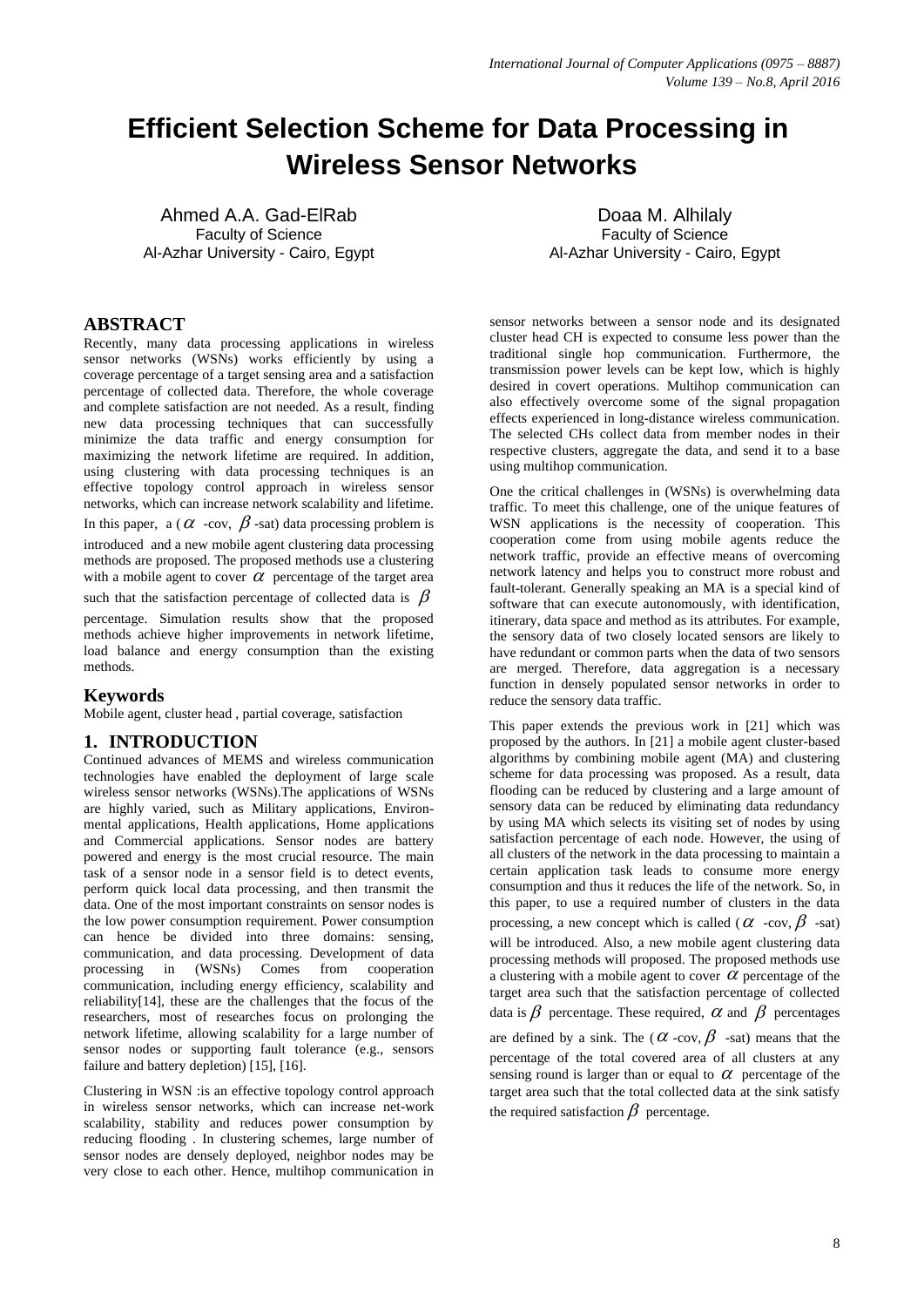# **2. RELATED WORK**

There are a lot of schemes have been proposed for data processing in WSNs [1-21]. In [2] author present a cooperative data processing algorithm based on mobile agent (MA-CDP) and considers MA in multihop environments, can autonomously clone and migrate themselves in response to environmental changes. In [3], the agent design in (WSNs) is decomposed into four components architecture, itinerary planning, middleware system design, and agent cooperation. Among the four components, itinerary planning determines the order of source nodes to be visited during agent migration, which has a significant impact on energy performance of the MA system. It has been shown that finding an optimal itinerary is a NP-hard problem. Therefore, heuristic algorithms are generally used to compute competitive itineraries with a suboptimal performance.

In [5], two simple heuristics are proposed: (i) a local closest first scheme that searches for the next node with the shortest distance to the current node and (ii)a global closest first scheme that searches for the next node closest to the dispatcher. These two schemes only consider the spatial distances between sensor nodes and thus may not be energy efficient in many cases. In [6] author propose a distributed randomized multihop clustering algorithm to organize the sensor nodes in a WSN into clusters. In [7] Sharma and Mazumdar have investigated the use of limited infrastructure, that is, networks with a number of wired connections between sensor nodes. Their approach establishes a small-world graph by utilizing wired links between a subset of nodes to reduce the overall energy demands as well as the different energy consumption rates of participating nodes. The additional efforts required for the wiring however make it suited for long-term deployments of sensor networks only. In [9] the authors have proposed energy-efficient hierarchical clustering algorithm (EEHCA) for WSN which improves the performance of LEACH and HEED [10]. In[11] authors have studied LEACH scheme and proposed two new schemes (i.e., energy-LEACH and multihop LEACH). Energy-LEACH improves the CH selection method and multi-hop LEACH (M-LEACH) improves the communication mode from singlehop to multi-hop between CH and BS. Both the schemes have better performance than LEACH scheme.

Most of the existing algorithms does not always guarantee the best sequence of nodes to be visited and consumed energy by the flooding. Most of existing works do not meet the required challenges where some of them can not maximize net-work life time and others generate high network traffic, so the previous assumptions in [21] are used to solve: (1) overwhelming data traffic(sending data to one place)by clustering (2) energy consumption (sending a query to all network as flooding) by an MA selectively migrates among clusters and sensor nodes inside each cluster by moving the processing function to the target clusters and nodes and performs local processing by using resources available at CHs and local nodes rather than bringing the data to a central processor (sink). The problem of [21] is the exploitation of all network clusters. To overcome this problem, a new concept which is called ( $\alpha$  -cov,  $\beta$  -sat) is proposed. Then based on this concept, a new data processing methods are proposed to meet the challenges of data processing in WSNs.

# **3.**  $(\alpha$  -COV,  $\beta$  -SAT) DATA **PROCESSING PROBLEM IN WSNs**

In general, performing data operations inside the network, such as eliminating irrelevant records and aggregating raw data, can reduce energy consumption and improve sensor network lifetime significantly. This is referred to as innetwork data processing, in which an intermediate proxy node is chosen to house the data transformation function to consolidate the sensor data streams from the data source nodes, before forwarding the processed stream to the sink. Data processing techniques that achieve this goal on sensor nodes are required to operate while meeting resource constraints such as memory and power to prolong a sensor networks lifetime. Data processing techniques improve the energy efficiency and it is a typical parameter measure of performance in sensor networks.

## **3.1 Definition , Assumptions, and Models**

In this paper, the sensor network is divided into clusters, to create an independent clusters in data aggregation and processing processes. Each cluster has a cluster head which identifies all nodes in his cluster, contacts with another cluster. In each cluster sensors are uniformly dispersed within a rectangular field. All clusters ,sensors and the BS are stationary after deployment and the location of the BS is known by each cluster head and each cluster head is known for nodes that they belong to it. All sensors are homogeneous, i.e., they have the same capabilities as energy, memory, and communication. There is a mobile agent, MA, which is a special process that can autonomously migrate and aggregate data across nodes. MA systems provide new capabilities for energy-efficient data processing by flexibly planning its itinerary for facilitating agent-based data collection and aggregation. To determine MA path to mobility between clusters. MA with memory is provided for storing previous queries to make cluster more effective with nodes failure. Each application task request needs R rounds to collect a required sensing data. Each application task request has a required coverage and satisfaction are denoted by  $\alpha$  -cov and  $\beta$ -sat, respectively. This means that this request needs to cover at  $\alpha$  -cov percentage of the target area such that total collected data at the sink must satisfy at least  $\beta$ -sat percentage of the whole request needs. Here, the covered area of each sensor is defined as follows.

$$
cov(i) = \pi r_i^2 \tag{1}
$$

where  $\text{cov}(i)$  is the covered area for node i and  $r_i$  is the radius of the circle surrounding the node i. The total area which is covered by the cluster  $C_{\text{cov}(ch)}$ , is calculated as follows.

$$
C_{\text{cov}(ch)} = \sum_{i \in ch} \text{cov}(i) \tag{2}
$$

Also, there is a satisfaction percentage for each node *i* called *sat(i)* which represents the ability percentage of node to satisfy the requested task based on its available memory and its remaining energy and is defined as follows.

$$
sat(i) = \frac{e_i M + m_i E}{2ME}
$$
 (3)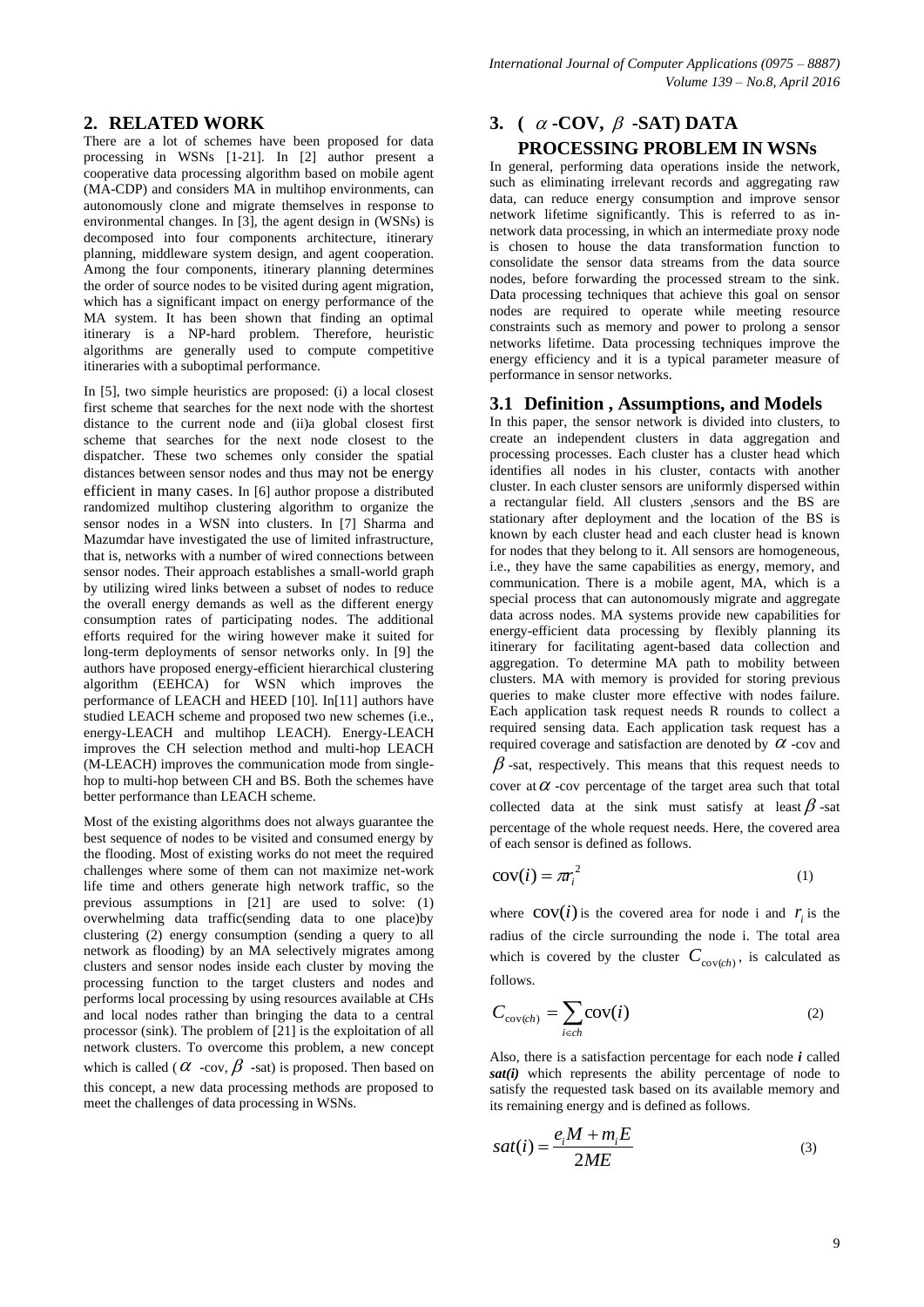where M is the maximum available memory threshold and E is the maximum available energy threshold. By using sat(i), a satisfaction percentage of each cluster  $C_{\text{cov}(ch)}$  which represents the ability of a cluster, ch, to satisfy a percentage of requested task needs based on available memory and energy of its member nodes and is defined as follows.

$$
Csat(ch) = \sum_{i \in c_{ch}} sat(i) \tag{4}
$$

Based on this model, there is a wireless sensor environment which contains a set of sensor nodes *V and* Set of clusters heads *CH* and there is  $C_{ch}$  Set of nodes in *ch's* cluster where  $V = \sum_{n \in C_{cl}}$  $=$  $n \in C_{ch}$  $V = \sum C_{ch}$ . An information generation rate at

sensor node  $i$  is denoted as  $Q_i$ . A set of neighboring nodes of sensor *i* is denoted as  $S_i$ .  $e_{ij}^T$  and  $e_{ji}^R$  denote for the consumed energies at sensor  $\dot{i}$  to transmit a data unit to sensor  $\dot{j}$  and energy consumed at sensor  $\dot{j}$  to receive the data unit transmitted by sensor  $i$ , respectively.  $q_{ij}$  and  $q_{ij}^{\text{max}}$  denote for a rate at which information is transmitted from sensor  $i$  to its neighboring node  $j$  and a maximum possible rate at which information can be transmitted from sensor  $i$  to its neighboring node  $j$ , respectively. A maximum power that sensor node  $i$  can spend at every round is denoted as  $p_i$  and  $p_{ch}$  are Maximum power that  $ch \in CH$  can spend to every round . An initial amount of battery energy at sensor node is denoted as  $E_i$ . Also,  $E_{ch}$  Initial amount of battery energy at *ch* node. A number of aggregation rounds as *R* and a number of collection times by node  $\vec{i}$  are denoted as  $t_i$ ,  $t_{ch}$ . Number of collection times of each cluster head.  $q_{ch}^s$  and  $q_{ch}^{\text{max}}$  denote for the rate at which information is transmitted from *ch* to sink node S and Maximum possible rate at which information can be transmitted from ch to sink node s, respectively. Also,  $ge_{ch}^T$  denotes for consumed Energy at *ch* to transmit a data unit to sink node *S* and *R* is Number aggregation rounds.

Based on this model ,the consumed energy for a node *i* is defined as follows:

$$
CE(V) = \sum_{n \in C_{ch}} \sum_{j \in S_{t}^{C_{ch}}} e_{ij}^{T} q_{ij}^{C_{ch}} t_{i} + \sum_{n \in C_{ch}} \sum_{j:i \in S_{j}^{C_{ch}}} e_{ji}^{R} q_{ji}^{C_{ch}} t_{i} \tag{5}
$$

and for a cluster *ch* as follows:

$$
CE(CH) = \sum_{c \in C} \sum_{ch \in CH} ge_{ch}^T q_{ch}^s t_{ch} \quad (6)
$$

## **3.2 Problem Formulation**

In this paper, the research motivation is maximizing overall sensor network lifetime by minimizing the total energy consumption of a WSN such that the required percentage covered  $\alpha$  -cov of the target area and the required satisfaction percentage  $\beta$ -sat of the application request needs are met. .To meet this objective, a number of collection times for each node  $i \in V$  and each cluster head  $ch \in CH$  are denoted as  $t_i$  and  $t_{ch}$ , respectively by minimizing  $t_i$  and  $t_{ch}$  for each application task request, the total energy consumption of a network will be minimized. As a result, the overall network lifetime will be maximize. Therefore, our problem is how to minimize the collected times  $t_i$ , of a node i and the collected times  $t_{ch}$  of each cluster head ch In other words, How to find the most suitable number of clusters that will operate in each round  $r \in R$  such that this selected set of clusters and nodes must meet the required percentage covered  $\alpha$  -cov of the target area and the required satisfaction percentage  $\beta$  -sat of the application request needs. This problem is the combinatory optimization problem. Linear programming is used to formulate this optimization problem which will capable of expressing network lifetime in terms of the number of collection times of a node and a cluster head. So, the problem of maximizing the overall network lifetime can be written as follows.

$$
Minimize \t CE(V) + CE(CH) \t(7)
$$

**subject to:**

$$
t_i, t_{ch} \ge 0 \tag{8}
$$

$$
0 \leq q_{ij}^{C_{ch}} \leq q_{ij}^{\max}, i \in V, j \in S_i^{C_{ch}} \tag{9}
$$

$$
CE(V) \le E_i, i \in V, j \in S_i^{c_{ch}} \tag{10}
$$

$$
\sum_{j \in S_i^{C_{ch}}} e_{ij}^T q_{ij}^{C_{ch}} + \sum_{j:i \in S_j^{C_{ch}}} e_{ji}^R q_{ji}^{C_{ch}} \le p_i, i \in C_{ch} \in V \quad (11)
$$

$$
\sum_{j:i\in S_j^{C_{ch}}} q_{ji}^{C_{ch}} + Q_i = \sum_{j\in S_i^{C_{ch}}} q_{ij}^{C_{ch}} i, j \in C_{ch}
$$
(12)

$$
0 \le q_{ch}^s \le q_{ch}^{\max} \tag{13}
$$

$$
\frac{\sum_{\text{chesc}_x} C \text{cov}(\text{ch})}{|sc_x|} \ge \alpha - \text{cov}, 1 \le x \le R \tag{14}
$$

$$
\frac{\sum_{\text{chesc}_x} \text{Csat}(\text{ch})}{|sc_x|} \ge \beta - \text{sat,} 1 \le x \le R \tag{15}
$$

$$
CE(CH) \le E_{ch}, ch \in CH \tag{16}
$$

$$
\sum_{ch\in CH}ge_{ch}^{T}q_{ch}^{s}\leq p_{ch}, ch\in CH
$$
 (17)

Equation (8) describes that a number of collection times at any sensor node i and a number of collection times at any cluster head ch is larger than or equal 0. In other words,  $t_i$ and  $t_{ch}$  must be a positive value . Equation (9) represents the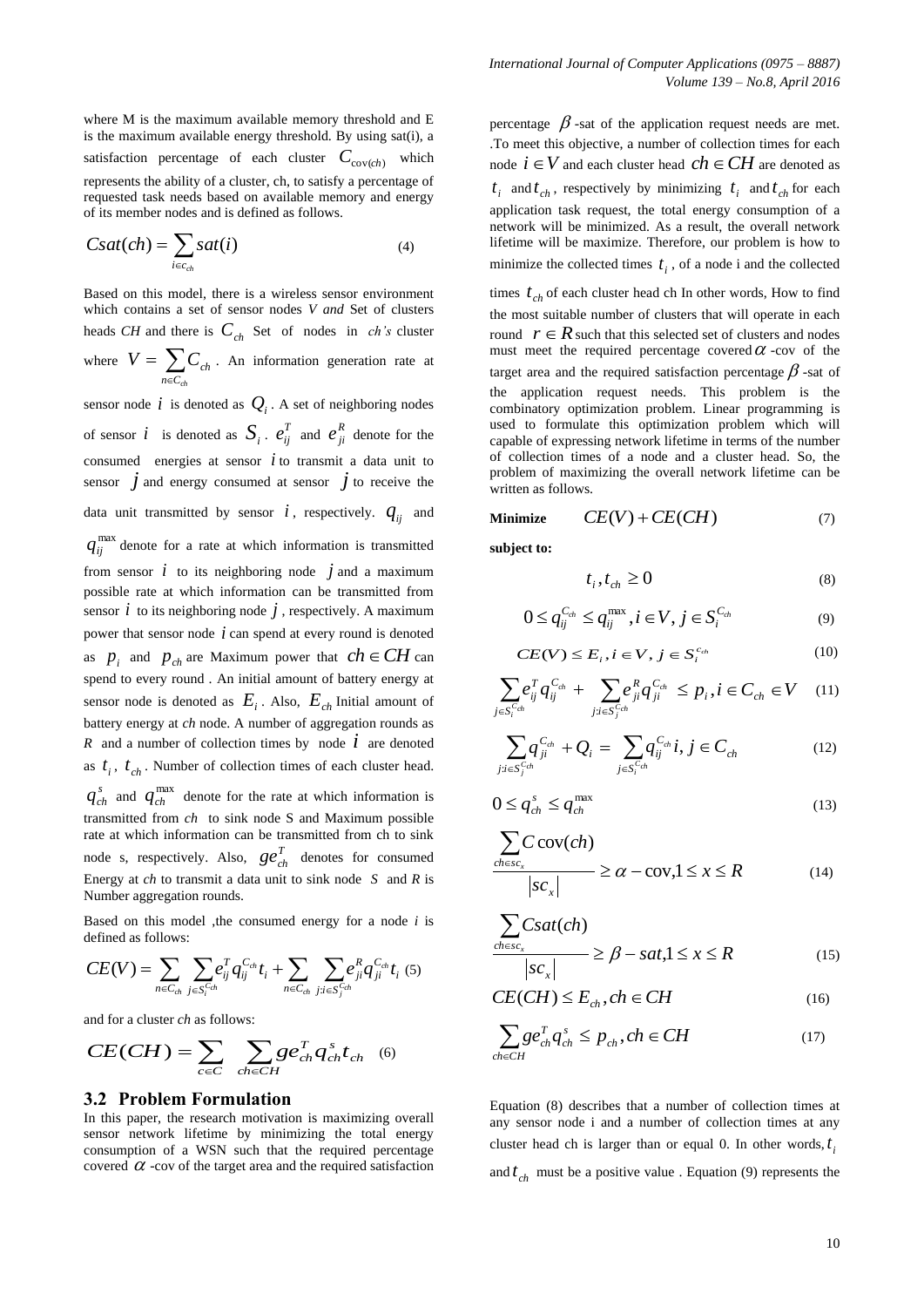rate at which information is transmitted from sensor i to its neighboring node j and to its cluster head inside cluster must be less than or equal to maximum possible rate at which information can be transmitted from sensor i to its neighboring node j inside cluster and must be greater than or equal to zero. Equation (10) represents the total energy consumed at sensor *i* during network operation is the sum of the quantities in (5) all times in collection must be less than or equal to initial amount of battery energy at sensor node  $i \in V$ . Equation (11) means that the power and energy expenditures are directly proportional to the rate at which information is transmitted/received. Given the number of times of collection of each node  $t_i$  and the information transfer rates  $q_{ij}$  the power (energy per time unit) consumed at sensor node i must be less than or equal maximum power that sensor node  $i \in C_{ch}$  can spend inside cluster. Equation (12) represents the total incoming information transfer rate plus the information generation rate at a sensor node equals the total outgoing information transfer rate from the sensor. Equation (13) represents the rate at which information is transmitted from ch to sink must be less than or equal to maximum possible rate at which information can be transmitted from ch to sink and must be greater than or equal to zero. Equation(14)represents the total average coverage of selected clusters set  $SC_x$  at any round  $X \in \mathbb{R}$  and it must be larger than or equal to the required covered  $\alpha$  -cov. Equation (15) represents the total average satisfaction of selected clusters set  $\mathcal{SC}_x$  at any round  $\mathcal{X} \in \mathbb{R}$  and it must be larger than or equal to the required satisfaction  $\beta$ -sat. Equation (16)represents the total energy consumed at sensor ch during network operation is the sum of the quantities in (6) all times in collection must be less than or equal to Initial amount of battery energy at ch node  $ch \in CH$  Equation (17) represents the power (energy per time unit) consumed for ch to transmitted data unit to sink must be less than or equal to maximum power that  $ch \in CH$  can spend to every round .Since that ch sends only to sink and don't receives from it, there is an energy-consuming to send only.

# **4. EFFICIENT SELECTION SCHEME FOR DATA PROCESSING (ESSDP)**

# **4.1 Basic Idea**

The basic idea is based on: (1) using a mobile agents (MAs) to move among nodes inside each cluster and among existing clusters heads, (2) dividing a set of member nodes inside each cluster *ch* into independent sets. These independent sets are activated successively, such that at any round  $r \in R$  only one set is active. The nodes from the active set will be in their active state and all other sensors are in a low-energy sleep state, (3) using a required satisfaction percentage which is requested by application task through a sink. In addition to these assumptions, the required coverage percentage ( $\alpha$  -cov) is assumed which is determined through the sink in order to avoid the consumption of the whole network. Sink determines the achieved satisfaction percentage ( $\beta$ -sat) and percentage of total area  $(\alpha$ -cov). In case of the  $(\alpha$ -cov) is not achieved but the  $(\beta$ -sat) is achieved, the number of selected nodes is accepted and the system will not select additional nodes.

# **4.2 The Proposed Selection Methods**

Based on MA, clustering ,  $\alpha$  -cov and  $\beta$  -sat, a new scheme called *Efficient Selection Scheme for Data Processing Scheme* (ESSDP) is proposed. To minimize the total energy consumed for a cluster head and a node, ESSDP has three different selection methods. The first method is random selection which select the set of processing nodes randomly from the evaluated set of nodes by using the previous cost model with the required  $\alpha$  -cov and  $\beta$ -sat. The second method is unsorting method which selects the set of processing nodes one by one from the evaluated set of nodes without any sorting. The third method is sorting method which selects the set of processing nodes one by one from the evaluated set of nodes after sorting this list in descending order based on the satisfaction of each node in the list. The three methods are described as follows.

#### **Method 1:**

#### (  $\alpha$  -cov,  $\beta$  -sat) Random Selection

In this method, the proposed algorithm will determine a disjoint sets of clusters that will be visited by MA where each set will do online data aggregation in a round. This sets of clusters not exceeding area designated by  $\sin k(\alpha - \cos \alpha)$  and satisfy ( $\beta$ -sat). Each set will be activated for online data aggregation in round  $r \in R$ . Both sets of clusters and nodes are determined randomly and the coverage area of both sets of clusters and nodes is not larger than the required coverage area which is designated by sink( $\alpha$  -cov).

# *Algorithm 1***:**

 $\alpha\beta$  -*Random Selection[* $\alpha\beta$  -*RC]* 

**Input**: Required satisfaction  $\beta$  and required covered area  $\alpha$  .

#### **Steps**:

**1A.** Sink broadcasts the query packet and required satisfaction  $\beta$  -sat and required covered area  $\alpha$  to  $ch \in CH$ .

**1B.**  $ch \in CH$  broadcasts the query packet and required satisfaction  $\beta$  to nodes inside cluster.

**1C.**  $ch \in CH$  will construct a set of nodes by selecting these nodes randomly one by one from a set of nodes of *ch* and check if they can achieve the required satisfaction  $\beta$ .

**1D.** Nodes which are selected will be visited by MA.

**1E.** These nodes will calculate *cov(i)* and *sat(i)* and send it to  $ch \in CH$ .

**1F.** each ch calculates its covered area Ccov(ch) according to equations (2) and its satisfaction CSat(ch) according to equation (4).

**1G.** sink will construct a set of clusters for a round  $r \in R$ by selecting these cluster randomly one by one and check if they can achieve the required satisfaction  $\beta$  and its coverage meets the required coverage  $\alpha$ .

**Output:** independent sets of nodes for each cluster *ch*,

#### **Method 2:**

(  $\alpha$  -cov,  $\beta$  -sat) Unsorting Satisfaction Selection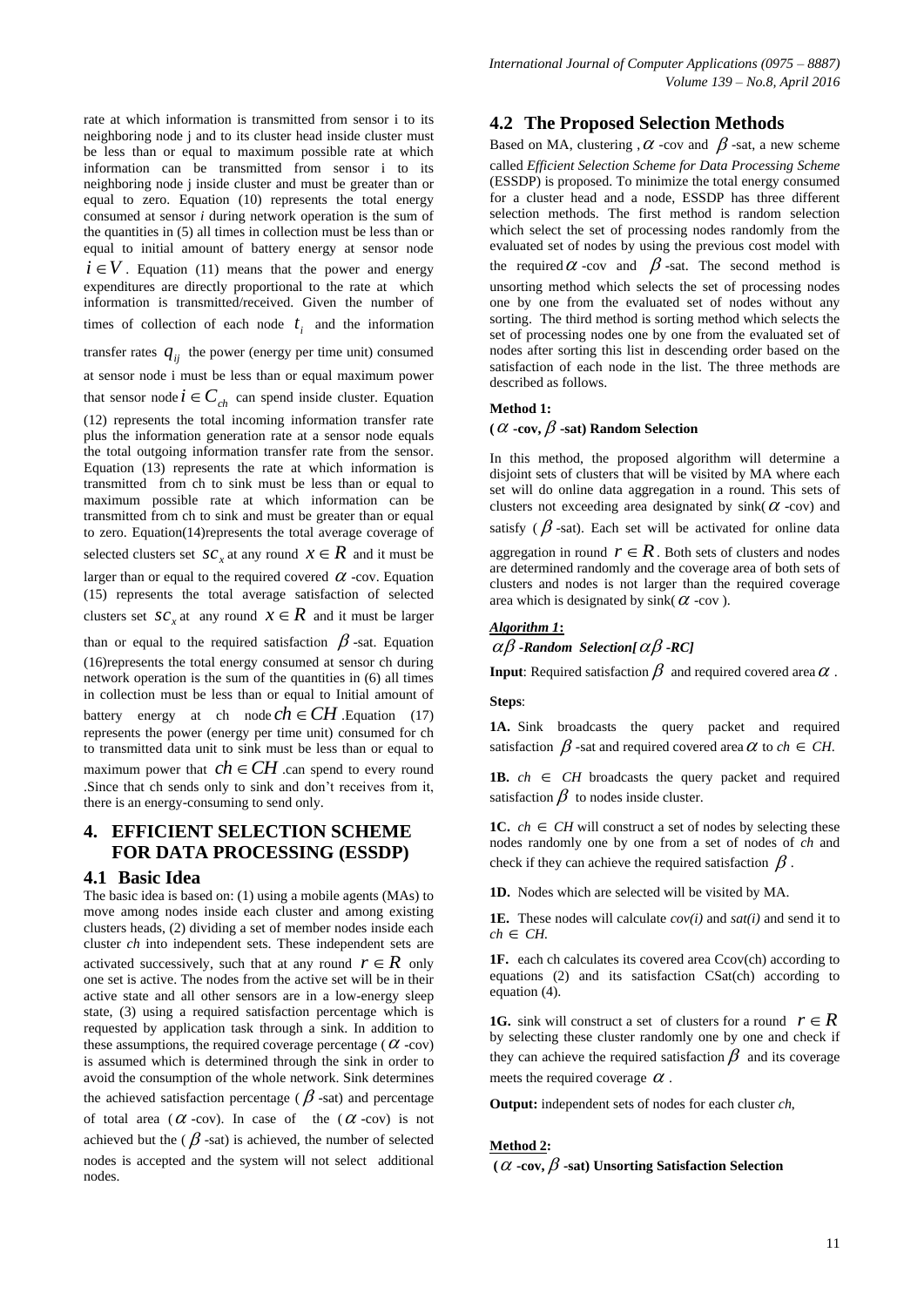In this method, the proposed algorithm will determine a independent sets of clusters and sets of nodes according unsorting Satisfaction Selection method by selecting nodes one by without doing any sorting on the list of members of each cluster (nodes will be used for only once). This sets will be visited by MA inside each cluster where each set will be activated for online data aggregation in round  $r \in R$ . The coverage area of both sets of clusters and nodes is not larger than the required coverage area which is designated by sink(  $\alpha$  -cov).

#### *Algorithm 2***:**

 $\alpha\beta$  -Unsorting Satisfaction selection [  $\alpha\beta$  -USC]

**Input**: Required satisfaction  $\beta$  and required covered area  $\alpha$  .

**Steps**:

**2A.** Sink broadcasts the query packet and required satisfaction  $\beta$  -sat and required covered area  $\alpha$  to  $ch \in CH$ .

**2B.**  $ch \in CH$  broadcasts the query packet and required satisfaction  $\beta$  to nodes inside cluster.

**2C.**  $ch \in CH$  will construct a set of nodes and check if they can achieve the required satisfaction  $\beta$  this nodes use Onetime and don't repeat in another round until the task is finish.

**2D.** Nodes which are selected will be visited by MA.

**2E.** These nodes will calculate *cov(i)* and *sat(i)* and send it to  $ch \in CH$ .

**2F.** each ch calculate its covered area *Ccov(ch)* according to equations(2) and its satisfaction *CSat(ch)* according to equation(4).

**2G.** sink will construct a set of clusters for a round  $r \in R$ and check if they can achieve the required satisfaction  $\beta$ and its coverage meets the required coverage  $\alpha$ .

**Output:** independent sets of nodes for each cluster *ch*,

#### **Method 3:**

#### (  $\alpha$  -cov,  $\beta$  -sat) sorting Satisfaction Selection

In this method, the proposed algorithm will determine a independent sets of clusters and sets of nodes according to required satisfaction value  $\beta$  -sat by sorting the satisfaction values of all nodes in each cluster in descending order. This nodes will be visited by MA inside each cluster where each set will be activated for online data aggregation in round  $r \in R$ . The coverage area of both sets of clusters is not larger than the required coverage area which is designated by  $\sin k(\alpha - \cos \alpha)$ .

#### *Algorithm 3:*

 $\alpha\beta$  -Sorting Satisfaction selection [  $\alpha\beta$  -SC]

**Input**: Required satisfaction  $\beta$  and required covered area  $\alpha$  .

#### **Steps**:

**3A.** Sink broadcasts the query packet and required satisfaction  $\beta$  and required covered area  $\alpha$  to  $ch \in CH$ .

**3B.**  $ch \in CH$  broadcasts the query packet and required satisfaction  $\beta$  to nodes inside cluster.

**3C.**  $ch \in CH$  will construct a set of nodes by selecting these nodes in descending order one by one from a set of nodes of *ch* and check if they can achieve the required satisfaction  $\beta$ .

**3D.** Nodes which are selected will be visited by MA.

**3E.** These nodes will calculate cov(i) and sat(i) and send it to  $ch \in CH$ .

**3F.** each ch calculates its covered area *Ccov*(*ch*) according to equations(2) and its satisfaction *CSat*(*ch*) according to equation (4).

**3G.** sink will construct a set of clusters for a round  $r \in R$ by selecting these clusters in descending order one by one from a set of clusters of  $ch \in CH$  and check if they can achieve the  $\beta$  and its coverage meets the required  $\alpha$  .

**Output:** independent sets of nodes for each cluster *ch*,

#### **4.3 Data Processing Steps**

By using (ESSDP) algorithm, we will describe the steps of

data processing scheme as follows. 1) Generally, a sink receives a task request assigned by an application, sink broadcasts the query packet and  $\alpha$ -cov and  $\beta$ -sat percentage to  $ch \in CH$  directly or by getaway nodes, sink will deals with required  $\alpha$  -cov therefore all clusters does not share this is reduces power consumption for nodes. 2)  $ch \in$ *CH* creates its independent sets of nodes by using  $\alpha\beta$  -*RC*,

 $\alpha\beta$  -USC, or  $\alpha\beta$  -SC methods based maximum number of

rounds R and required  $\beta$  -sat. 3) For all rounds R, each cluster among the target source nodes to be visited  $ch \in CH$ will choose the first and last source nodes According: the size of an MA is the minimum in FirstNo while it becomes the maximum in LastSrc so the target source hich is the last (first) to send exploratory messages to the sink is chosen as FirstNo (LastSrc). When the MA arrives at the first source node, it is stored in it to construct another MA from its memory and dispatch it to initiate the new round. In the first round MA moves from source to source to collect and aggregate information and also copies processing code into the memory of each source node so MA does not carry the processing code any more in the following rounds When the whole task is finished, all the source nodes will discard the processing code When MA in firstNo, the sequence of visiting the other source nodes is dynamically decided by each target sensor based on its ToSourceEntry. ToSourceEntry is used for MA to roam among source nodes, target source nodes send exploratory messages enable sensor nodes to set up ToSourceEntry inside the cluster only. Finally, the MA will carry the data results, covered area and satisfaction for each node in the cluster to the  $ch \in CH$  along the reinforced path. 4) In case of set of clusters that can satisfy both  $\alpha$  -cov and  $\beta$  -sat, *ch* send data to sink. While in case of set of clusters that can satisfy the required  $\beta$  -sat but does not satisfy the  $\alpha$  -cov, the number of selected nodes is accepted and the system will not add additional nodes. 5) Finally, After that MA moves among clusters that achieve both  $\alpha$  -cov and  $\beta$  -sat to combine and aggregate data and finally to the sink.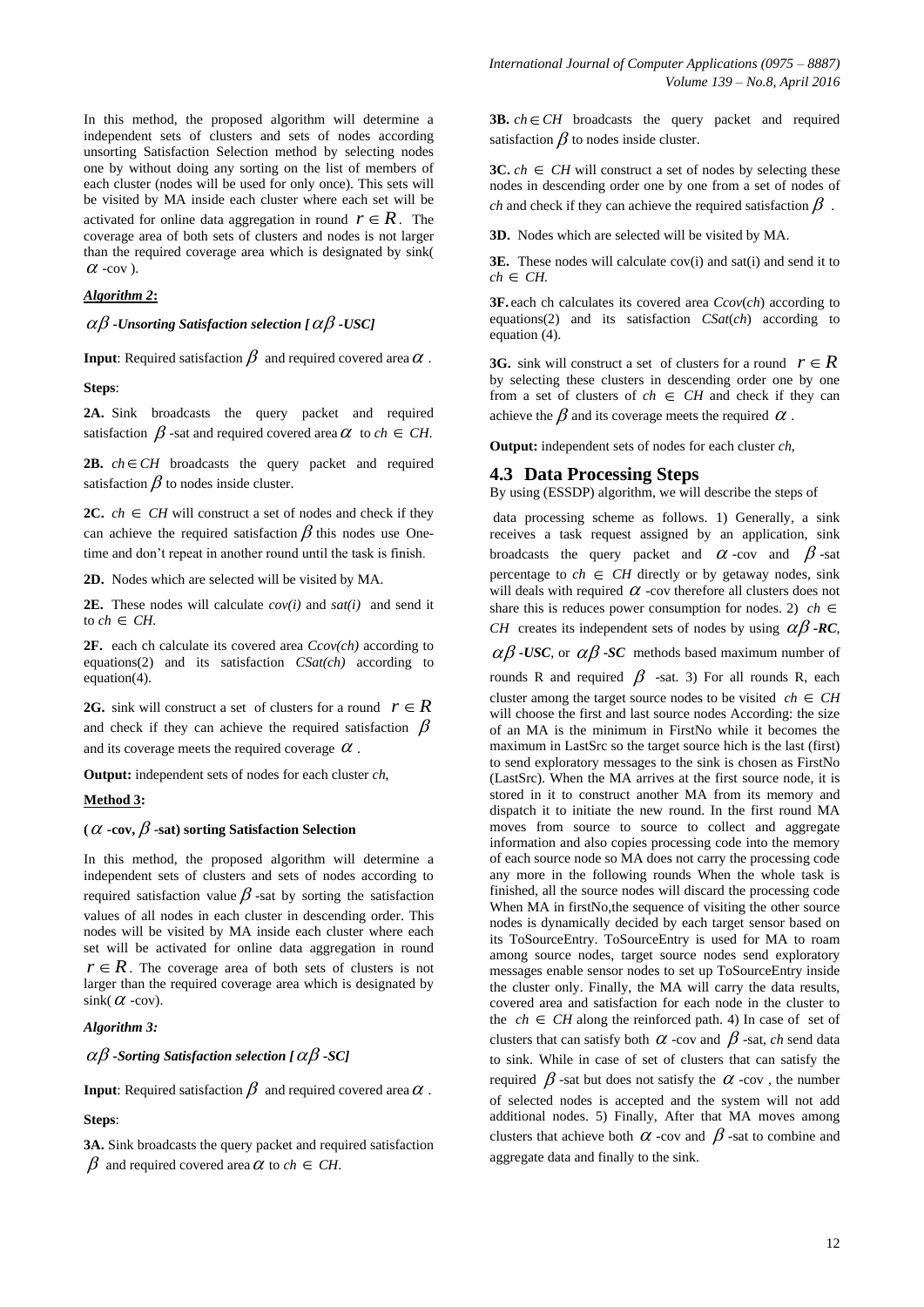# **5. EXPERIMENTAL RESULTS AND DISCUSSION**

In order to demonstrate the performance of ESSDP, it is compared with the traditional random method, TR [2]. The OMNet++ (A. Varga, etal, 2001), simulator was used to evaluate our proposed algorithm (Shukui Zhang, et al, 2012), for discrete event. In the simulation model, the sink and sensor nodes were stationary. Also, a fixed number of rounds R is used, and it was 10 in all simulation experiments. The three different proposed methods,  $\alpha\beta$  -*RC*,  $\alpha\beta$  -*USC*, and  $\alpha\beta$ -*SC* were applied and in each method sink determines

the required covered area  $\alpha$  -cov and the required satisfaction  $\beta$ -sat. Finally, the results was compared with TR. The simulation results indicate that the the three proposed methods are less in energy consumption, the death of the nodes, and average working times, taking into account that a particular area of the total area of the network is operating. In the rest of this section, the discussion of the simulation results will be introduced in details.



**Fig. 1. the relation between required satisfaction and average working times**

## **5.1 The average working times of a node**

Figure 1 shows the average working times against the required satisfaction where the number of requests was 30 ,the

number of nodes was 100 and required covered area was 75% of the total area. As shown in figure 1 the average working times of a node increases as satisfaction value increases. This is because to satisfy a higher satisfaction, select more nodes or each node will work for more times are needed. Also, this figure shows that the traditional random method TR achieves high average working times compared to  $\alpha\beta$  **-RC**,  $\alpha\beta$  **-**USC and  $\alpha\beta$ -SC methods. This is because TR does not consider  $\alpha$  -cov and  $\beta$ -sat as three methods do. This indicates that the proposed three algorithms are more efficient than TR.



**Fig. 2. the relation between number of requests and average working times**

Figure 2 shows the average working time against the number of requests where the number of nodes was 100 and the required satisfaction was 75% and required covered area was 75% of the total area. As shown in figure 2 the average working times of a node increases as number of requests increases. This is because to satisfy a higher number of requests, select more nodes or each node will work for more times are needed. Also, the average working times of three methods are much lower than TR. Hence, the proposed three algorithms are better than TR.



**Fig. 3. the relation between required covered area and average working times**

Figure 3 shows the time working against the required covered area where the number of requests was 30 and the required satisfaction was 75% and number of node was 100. As shown in figure 3 the average working times of a node decreases as required covered area increases. This is because when the covered area increases more nodes will be selected to cover the required area and this leads to decrease the working times of each node. Also, this figure shows that TR has higher working times compared to  $\alpha\beta$  -*RC*,  $\alpha\beta$  -*USC* and  $\alpha\beta$  -*SC* methods. Hence, the proposed three algorithms are better than TR.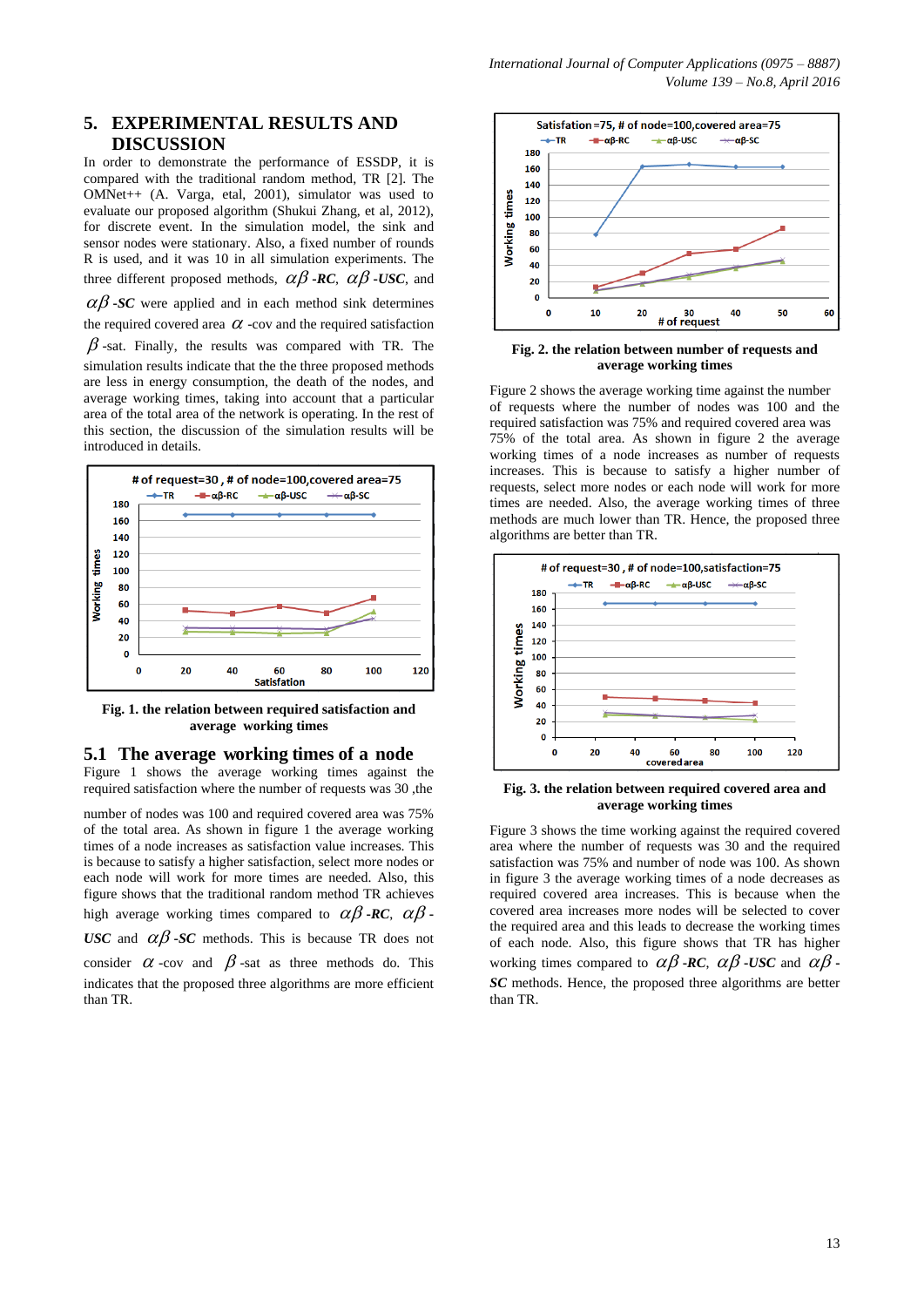

**Fig. 4. the relation between required satisfaction and number of debilitated nodes**

### **5.2 Total number of debilitated nodes**

Figure 4 shows the number of debilitated nodes against the required satisfaction where the number of requests was 30 and the number of nodes was 100 and required covered area was 75% of the total area. As shown in figure 4 the number of debilitated nodes increases as satisfaction value increases. This is because to satisfy a higher satisfaction, select more nodes or each node will work for more times are needed which leads to the death of nodes. Also, this figure shows that TR has larger number of debilitated nodes compared to  $\alpha\beta$  -*RC*,  $\alpha\beta$  *-USC* and  $\alpha\beta$  *-SC* methods. This is because TR does not consider  $\alpha$  -cov and  $\beta$  -sat as to  $\alpha\beta$  -**R** C,  $\alpha\beta$  -USC and  $\alpha\beta$ -*SC* do. This indicates that the Proposed three Algorithms are more efficient than TR.



**Fig. 5. the relation between number of requests and number of debilitated nodes**

Figure 5 shows the number of debilitated nodes against the number of requests where that the number of nodes was 100 and the required satisfaction was 75% and required covered area was 75% of the total area. As shown in figure 5 the number of debilitated nodes increases as number of requests increases. This is because to satisfy a higher number of requests, select more nodes or each node will work for more times are needed which leads to the death of nodes. Also, this figure shows that TR has larger number of debilitated nodes compared to  $\alpha\beta$ -*RC*,  $\alpha\beta$ -*USC* and  $\alpha\beta$ -*SC* methods. Hence, the proposed three algorithms are better than TR.



**Fig. 6. the relation between required covered area and number of debilitated nodes**

Figure 6 shows the number of debilitated nodes against required covered area where the number of requests was 30 and the required satisfaction was 75% and number of nodes was 100. As shown in figure 6 the number of debilitated nodes decreases as required covered area increases. This is because when the covered area increases more nodes will be selected to cover the required area and this leads to decrease the working times of each node which will decrease the number of debilitated nodes. Also, this figure shows that TR has higher number of debilitated nodes compared to  $\alpha\beta$  -

*RC*,  $\alpha\beta$  -*USC* and  $\alpha\beta$  -*SC* methods. Hence, the proposed three algorithms are better than TR.

#### **5.3 Energy Consumption**



**Fig. 7. the relation between required satisfaction and consumed energy**

Figure 7 shows the energy consumption against the required satisfaction where the number of requests was 30 and the number of nodes was 100 and required covered area was 75% of the total area. As shown in figure 7, the energy consumption increases as satisfaction value increases. This is because to satisfy a higher satisfaction, select more nodes or each node will work for more times are needed which leads to consume more energy. Also, this figure shows that the traditional random method TR [2] consumes more energy compared to  $\alpha\beta$  -*RC*,  $\alpha\beta$  -*USC* and  $\alpha\beta$  -*SC* methods. This is because TR does not consider  $\alpha$  -cov and  $\beta$  -sat  $\alpha\beta$ **-RC**,  $\alpha\beta$  -USC and  $\alpha\beta$  -SC do. This indicates that the proposed three algorithms are more efficient than TR.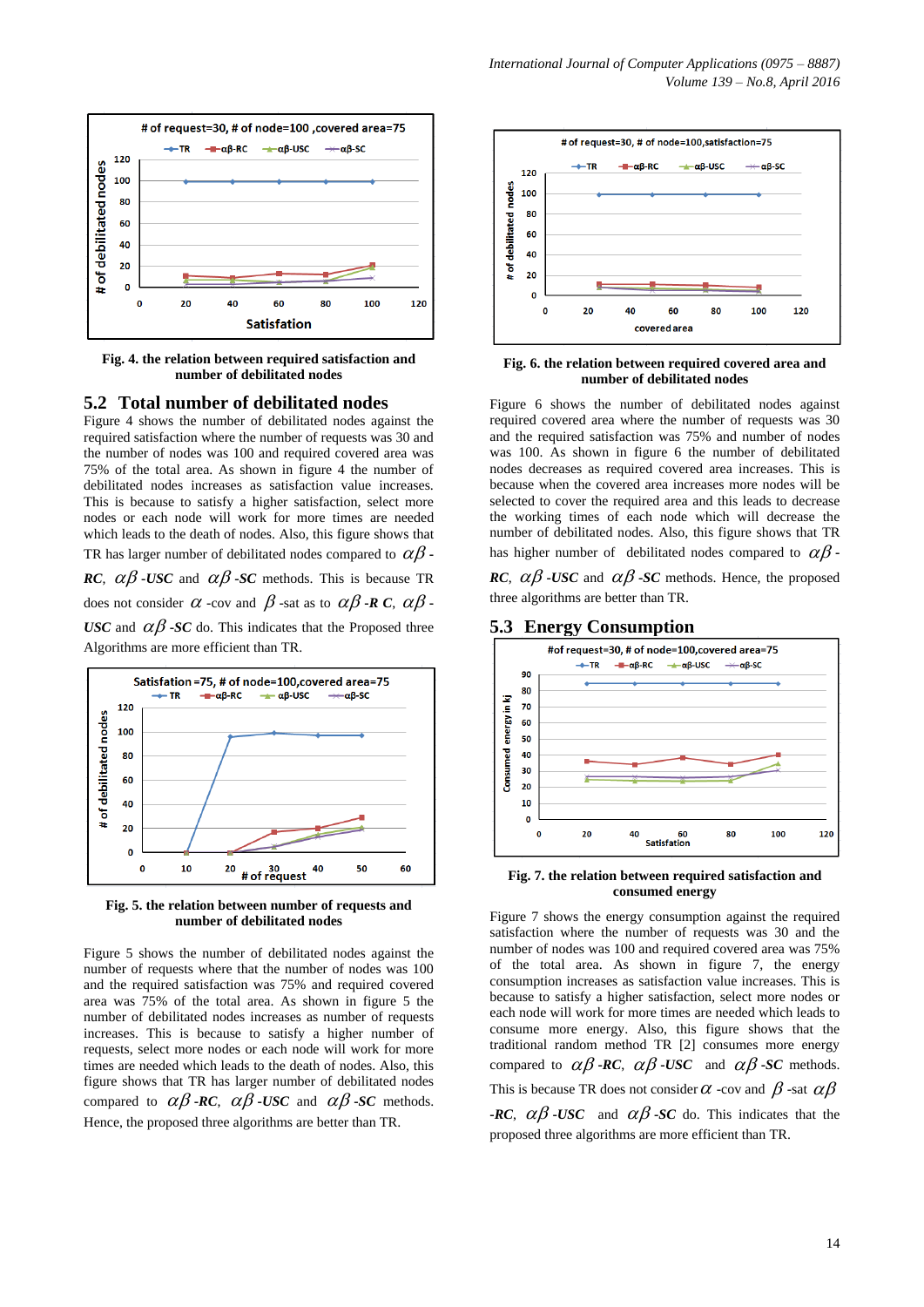

**Fig. 8. the relation between number of requests and consumed energy**

Figure 8 shows the energy consumption against the number of request where the number of nodes was 100 and the required satisfaction was 75% and required covered area was 75% of the total area. As shown in figure8, the energy consumption increases as number of requests increases. This is because to satisfy a higher number of requests, select more nodes or each node will work for more times are needed which leads to consume more energy .Also, this figure shows that TR consumes more energy compared to  $\alpha\beta$  -*RC*,  $\alpha\beta$  -*USC* and  $\alpha\beta$  -*SC* methods. Hence, the proposed three algorithms



**Fig. 9. the relation between required covered area and consumed energy**

Figure 9 shows the energy consumption against required covered area where the number of requests was 30 and the required satisfaction was 75% and number of nodes was 100. As shown in figure 9, the energy consumption decreases as required covered area increases. This is because when the covered area increases more nodes will be selected to cover the required area and this leads to decrease the working times of each node which will minimize the consumed energy of each node. In other words, when the required covered area decreases, fewer nodes located inside this area will be selected. Also, this figure shows that TR has higher energy consumption compared to  $\alpha\beta$  -*RC*,  $\alpha\beta$  -*USC* and  $\alpha\beta$  -*SC* methods. Hence, the proposed three algorithms are better than TR [2].

# **6. CONCLUSIONS**

In this paper, the ( $\alpha$  -cov,  $\beta$  -sat) data processing in wireless sensor networks was addressedto extend the life time and minimize the total energy consumption of WSNs. To solve

this problem, data processing based on cluster based algorithm and mobile agent called ESSDP was proposed. ESSDP selects processing nodes by using three different selection methods: random selection, unsorting satisfaction selection, and sorting satisfaction selection. All of these methods can reduce the consumed energy, the number of debilitated nodes and the average working times of a node in WSN compared to TR. Hence, ESSDP can extend the life time of WSNs in efficient way. In the future work, the proposed methods will be applied with different clustering algorithms. Also, the presence of the mobile sensor nodes in the network will be studied.

## **7. ACKNOWLEDGMENTS**

I feel greatly privileged to express thanks to Dr. Asaad Ahmed Gad-El-Rab Without help, this work would have never been possible.

## **8. REFERENCES**

- [1] Wooldridge, Michael, and Nicholas R. Jennings. "Intelligent agents: Theory and practice." Knowledge engineering review 10.2 (1995): 115-152.
- [2] J Fan H Huang S Zhang, Y Sun. Cooperative data processing algorithm based on mobile agent in wireless sensor networks. International Journal of Distributed Sensor Networks, Vol.2012, 2012.
- [3] M. Chen, S. Gonzalez, and V. C. M. Leung, Applications and design issues for mobile agents in wireless sensor networks, IEEEm Wireless Communications, vol. 14, no. 6, pp. 20–26, 2007.
- [4] Y. C. Tseng, S. P. Kuo, H. W. Lee, and C. F. Huang, Location tracking in a wireless sensor network by mobile agents and its data fusion strategies,Computer Journal, vol. 47, no. 4, pp. 448–460, 2004
- [5] H. Qi and F. Wang, Optimal itinerary analysis for mobile agents in ad hoc wireless sensor networks, in Proceedings of the IEEE International Conference on Communications (ICC '01), Helsinki, Finland, June 2001.
- [6] Dilip Kumar and RB Patel. Multi-hop data communication algorithm for clustered wireless sensor networks. International Journal of Distributed Sensor Networks, Vol.2011, 2011.
- [7] G. Sharma and R. Mazumdar, Hybrid sensor networks: a small world, in Proceedings of the 6th ACM International Symposium on Mobile Ad Hoc Networking and Computing (MOBIHOC '05), pp. 366–377, usa, May 2005.
- [8] W. B. Heinzelman, A. P. Chandrakasan, and H. Balakrishnan, An application-specific protocol architecture for wireless microsensor networks, IEEE Transactions on Wireles Communications, vol. 1, no. 4, pp. 660–670, 2002.
- [9] G. Xin, W. H. Yang, and B. DeGang, EEHCA: an energy efficient hierarchical clustering algorithm for wireless sensor networks, Information Technology Journal, vol. 7, no. 2, pp. 245–252, 2008.
- [10] O. Younis and S. Fahmy, HEED: a hybrid, energyefficient, distributed clustering approach for ad hoc sensor networks, IEEE Transactions on Mobile Computing, vol. 3, no. 4, pp. 366– 379, 2004.